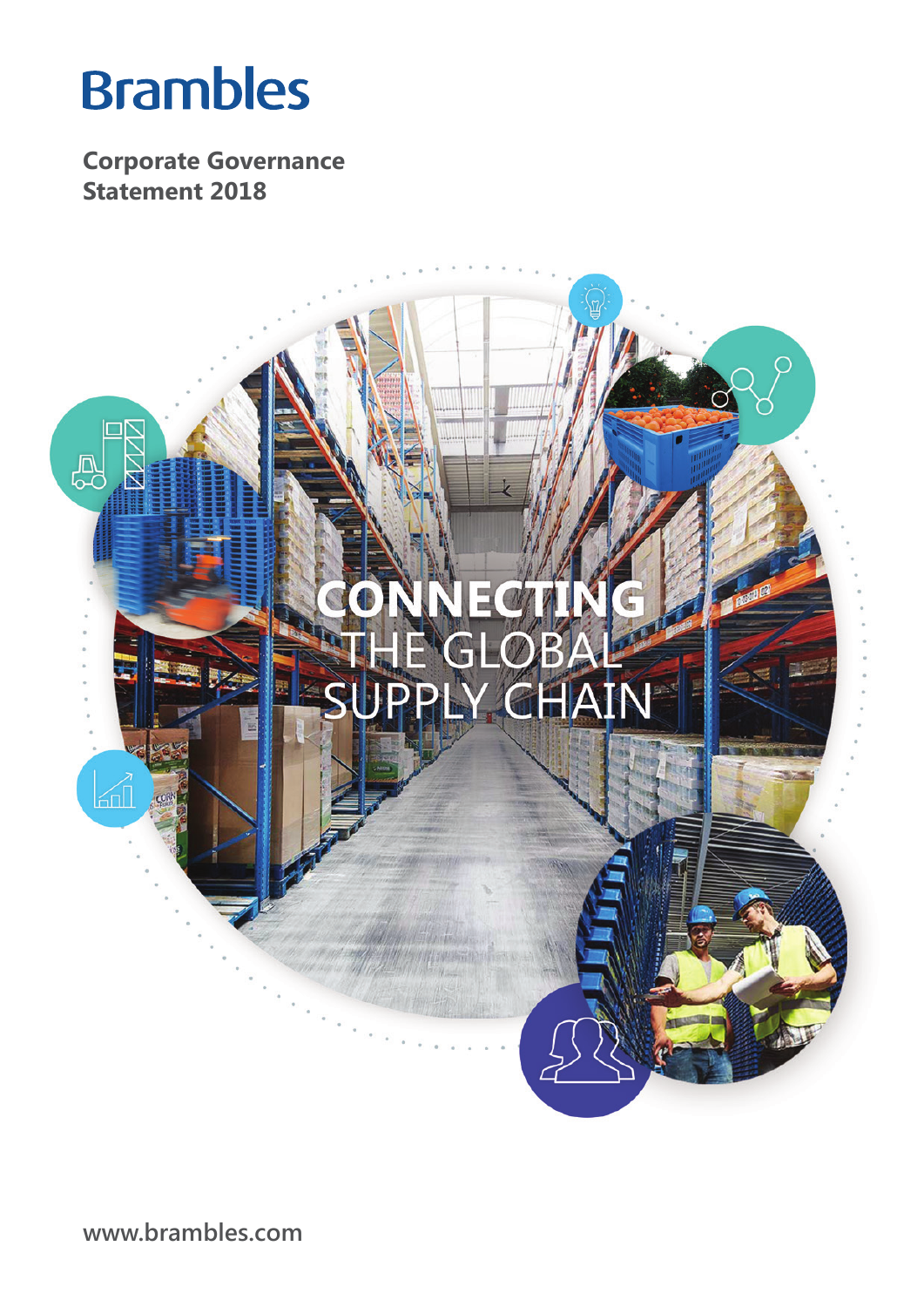## **Introduction**

Brambles is a global provider of supply-chain logistics services and operates in more than 60 countries. It is therefore subject to an extensive range of legal, regulatory and governance requirements. Brambles is committed to observing the requirements applicable to publicly listed companies in Australia. The Board is conscious that best practice in the area of corporate governance is continuously evolving, and will therefore continue to anticipate and respond to further corporate governance developments.

This Corporate Governance Statement (Statement) outlines the key components of Brambles' governance framework in place during the year ended 30 June 2018 (Year), by reference to the Australian Securities Exchange (ASX) Corporate Governance Council Corporate Governance Principles and Recommendations, Third Edition (CGPR). During the Year, the Board believes Brambles met or exceeded all the requirements of the CGPR. Details of its compliance with the CGPR is set out in the Appendix 4G, lodged with the ASX on 24 August 2018. The information provided in this Corporate Governance Statement is current as at 23 August 2018 and has been approved by the Board of Directors.

The documents referred to in this Statement as being on Brambles' website are located in the Corporate Governance section of the Brambles website. Brambles' 2018 Annual Report is also posted on the Company's website at www.brambles.com/annual-reports.

## **Principle 1: Lay Solid Foundations for Management and Oversight**

## **1.1 Role of the Board and Executive Management**

## **1.1.1 Role of the Board and Executive Management**

The Board has overall responsibility for overseeing the effective management and control of the Group on behalf of Brambles' shareholders and supervising executive management's conduct of the Group's affairs within a control and authority framework, which is designed to enable risk to be prudently and effectively assessed and monitored. The Board has adopted a schedule of matters reserved to it for decision, a copy of which can be found on Brambles' website, and further details of which are in Section 1.1.2.

The Non-Executive Directors constructively challenge the development of strategy. They review the performance of management in meeting agreed objectives and monitor the reporting of performance. They have a prime role in appointing and, where necessary, recommending the removal of Executive Directors, and in their succession planning.

The structure of the Board means that no individual or group of individuals dominates the Board's decision-making process.

The Board receives accurate, timely and clear information so that it may effectively discharge its duties and responsibilities. Where necessary, Directors seek clarification or request the provision of further information to assist with their decisionmaking processes. The Board Committee charters (see Sections 2.1.3, 4.1.4 and 8.1.3) document the Committees' unrestricted rights to seek information from any Group

employee or from any other source. Presentations to the Board are frequently made by senior executives.

#### **1.1.2 Responsibilities of the Board**

The Board is responsible for approving the Group's overall strategic objectives, facilitating the provision of appropriate financial and human resources to meet these objectives and reviewing executive management's performance.

The schedule of matters reserved to the Board for approval includes:

- The Group's overall strategic direction and strategic plans for its major business units;
- Acquisitions or disposals of assets which exceed the authority limits delegated to the Chief Executive Officer and Chief Financial Officer;
- Budgets, financial objectives and policies, and significant capital expenditure;
- Brambles' financial statements and published reports;
- Overseeing the integrity of the Group's reporting systems for the Directors', corporate governance, sustainability and remuneration reports and other significant statements to the press, stock exchange and/or shareholders;
- The Group's risk management framework and systems of internal control and the conduct of a bi-annual review of the effectiveness of the risk management framework, including by a determination that it is properly identifying risks, the materiality of risks identified and mitigation steps for them;
- Changes to the Group's capital structure (other than changes resulting from established employee share plans);
- The Group's remuneration policy;
- The appointment and termination of the Chief Executive Officer, the Chief Financial Officer and the Company Secretary and, where appropriate, ratifying the appointment and termination of other senior executives;
- The Group's Diversity Policy; and
- The Board Skills Matrix.

The Board has delegated some of its functions to the Audit, Nominations and Remuneration Committees, although overall responsibility for those functions remains with the Board. The charters of the Board Committees also require certain matters to be approved by the Board including, among other matters, the executive remuneration policy and the appointment of the external auditors. Details of the Board Committees are set out in Sections 2.1, 4.1 and 8.1 and the Committee charters can be found on Brambles' website. From time to time, the Board establishes special committees to consider and approve specific matters.

#### **1.1.3 Responsibilities of Executive Management**

Executive management, led by the Chief Executive Officer, Graham Chipchase, has been delegated responsibility for the management of Brambles within the control and authority framework referred to in Section 1.1.1. The levels of authority for management are periodically reviewed by the Board and are documented.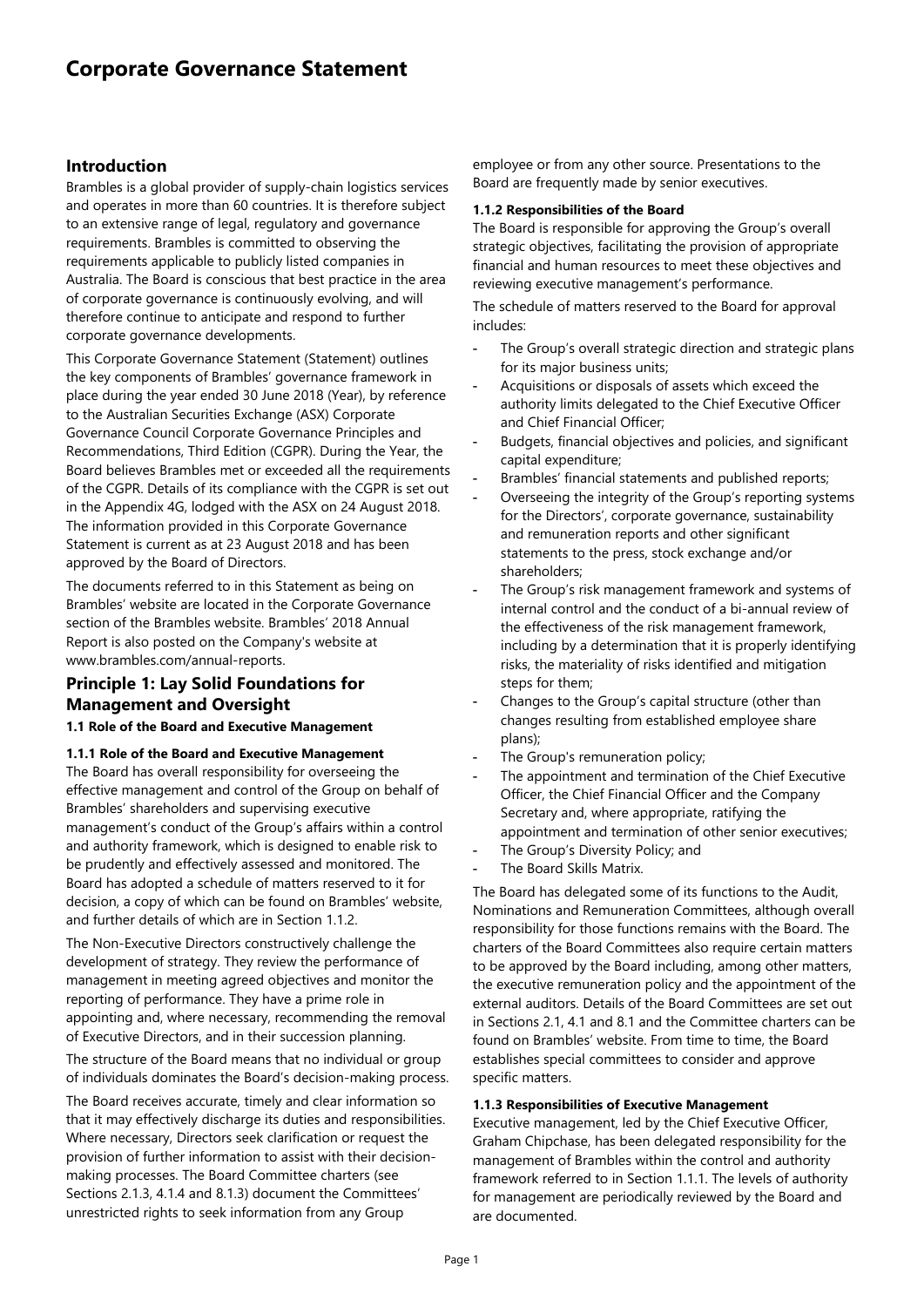The Chief Executive Officer is assisted by Brambles' Executive Leadership Team (ELT), which is a management committee.

The ELT has a range of responsibilities, which include:

- Reviewing business and corporate strategies;
- Implementing Brambles' strategic direction and ensuring its resources are well managed;
- Formulating major policies in areas such as succession planning and talent management, human and capital resources management, information technology, development of strategy, risk management, communications and post-investment project reviews;
- Leading initiatives which may from time to time vary, but include Zero Harm and innovation; and
- Leading the implementation of change processes.

Biographical details for the members of the ELT are shown on pages 22 and 23 of Brambles' 2018 Annual Report.

## **1.2 Undertake Appropriate Checks**

The Nominations Committee Charter (see Section 2.1.3) sets out the Board selection process. It includes a requirement for the Committee to cause appropriate checks to be carried out on Director candidates and for those checks to include the candidates' character, experience and education as well as any criminal record and bankruptcy history.

Notices of Meeting for Annual General Meetings (AGMs) contain all material information known to Brambles which is relevant to a decision whether or not to elect or re-elect a Director. Non-Executive Directors standing for election or reelection are required to provide details of their other commitments, an indication of the time involved and specifically acknowledge that they will have sufficient time to fulfil their responsibilities as Brambles' directors.

**1.3 Written Agreements with Directors and Senior Executives**  Formal letters of appointment, which are contracts for service but not contracts of employment, have been put in place for all Non-Executive Directors. The letters set out the key terms and conditions of their engagement, which include, among other things, expected time commitments, specifying that the Director should consult with the Chairman before accepting any additional commitments that may impact their role, expectations with regard to conduct that is in accordance with Brambles' corporate policies and, if appropriate, any special duties or assignments. The Non-Executive Directors' letters of appointment also set out their right to obtain independent advice (see Section 2.3.1) and confirm that the Non-Executive Directors have no right to compensation on termination of their appointment for any reason, other than for unpaid fees and expenses for the period actually served.

A template letter of appointment for a Non-Executive Director is available on Brambles' website.

Senior executives, including the Chief Executive Officer, have employment contracts setting out, among other things, their term of office, rights, responsibilities and entitlements on termination, and job descriptions setting out their duties.

## **1.4 Company Secretary**

The Board is assisted by the Company Secretary who, under the direction of the Chairman, is responsible for facilitating good information flows within the Board and its Committees and between senior executives and Non-Executive Directors, as well as the induction of new Directors and the ongoing professional development of all Directors.

The Company Secretary is responsible for monitoring compliance with the Board's procedures and for advising the Board, through the Chairman, on all governance matters. All Directors have access to the advice and services of the Company Secretary, whose appointment and removal is a matter for the Board, to whom the Company Secretary is directly accountable. The biography of Robert Gerrard, the Group Vice President, Legal & Secretariat and Company Secretary, is set out on page 22 of Brambles' 2018 Annual Report and of Carina Thuaux, the Deputy Company Secretary, is set out on page 43 of the 2018 Annual Report.

## **1.5 Diversity Policy and Measurable Objectives**

## **1.5.1 Policy**

The Board has a Diversity Policy, which forms part of Brambles' Code of Conduct. When adopting the Policy, the Board believed that it should deal with diversity across a range of issues and not be solely limited to gender. Brambles' vision statement for diversity, set out in the Policy, is:

- Brambles is committed to creating and maintaining a culture which delivers outstanding performance and results; and
- Diversity is essential to Brambles' long term success. Brambles values and fosters diversity because it allows:
	- Customers' needs, both today and in the future, to be recognised and addressed;
	- All employees to feel valued and able to perform to their best; and
	- Brambles to have access to the widest possible talent pool.

The Diversity Policy provides, among other things, that:

- Brambles is committed to selecting, recruiting, developing and supporting people solely on the basis of their professional capability and qualifications, irrespective of gender, ethnicity, nationality, class, colour, age, sexual identity, disability, religion, marital status or political opinion;
- Brambles selects, retains and develops the best people for the job on the basis of merit and job-related competencies – without discrimination;
- Where appropriate, Brambles will engage external agencies to assist it in the identification, selection and assessment of candidates;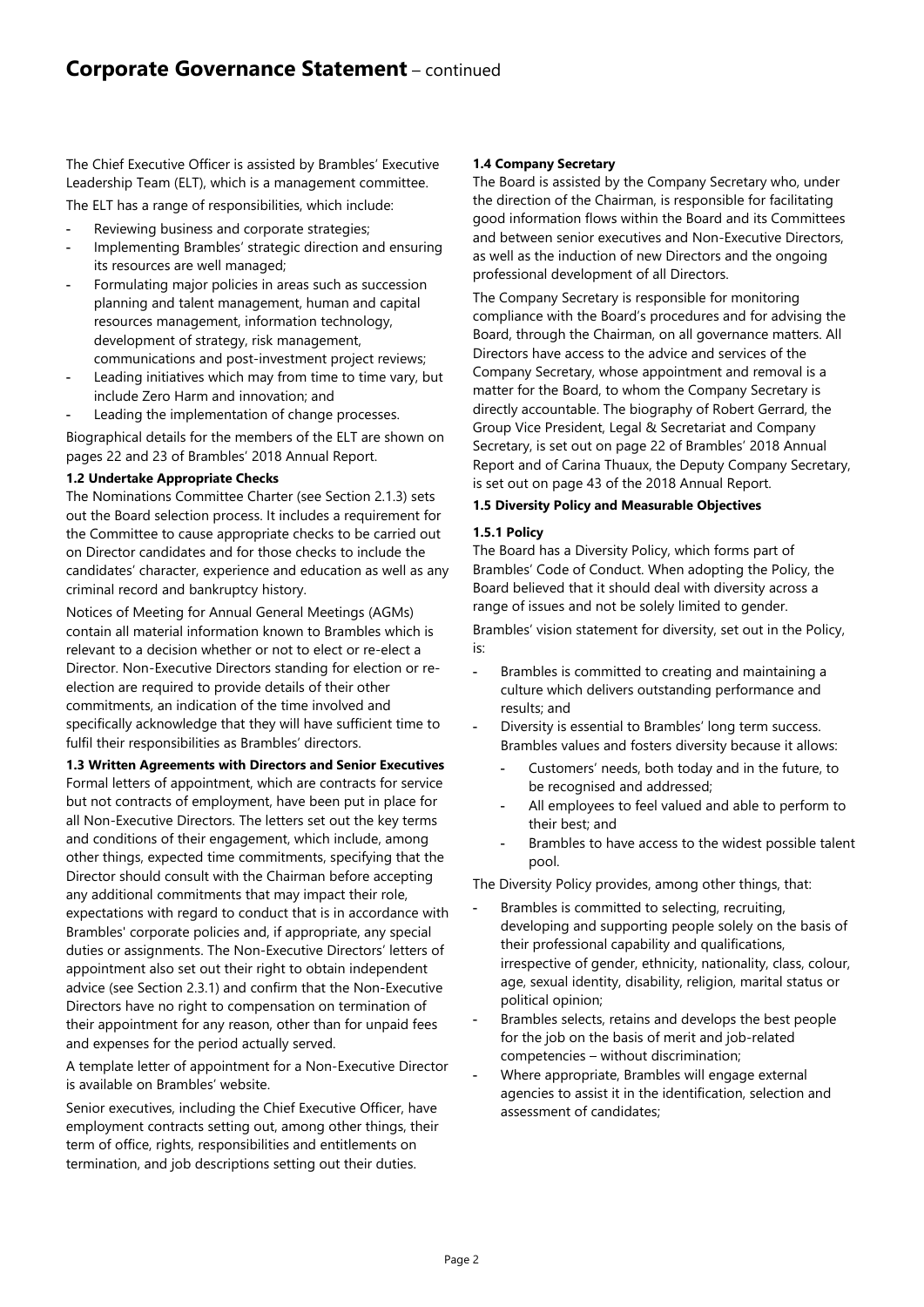Brambles will continue to develop talent management programs such as:

- Development programs for senior executives;
- Development programs for next-generation leaders; and
- Mentoring programs; and
- On an annual basis, the Board reviews a report on the:
	- Relative proportion of women and men in the workforce at all levels;
	- Statistics and trends in the age, nationality and professional backgrounds of Brambles' executive population;
	- Measurable objectives for achieving gender diversity; and
		- Progress towards achieving those objectives.

The Remuneration Committee also monitors remuneration by gender relativities (see Section 8.1.3).

## **1.5.2 Gender Diversity Objectives**

The schedule of matters reserved to the Board includes the following as Board responsibilities:

- Determining measurable objectives for achieving gender diversity and annually assessing both the objectives and the progress towards achieving them; and
- Annually reviewing and reporting on the relative proportion of women and men in the workforce at all levels of the Group.

Brambles had previously committed to establishing diversity targets during 2011 in its 2010 Sustainability Report. In determining the measurable objectives for achieving diversity, the Company considered a number of areas that it believed were important to both demonstrate and achieve a diverse workforce. These included:

- Nationality Brambles believes that it is essential that its employees represent the communities in which they operate. The Company already has a high representation of different nationalities in its employee population. The general managers and executive teams in each of the countries in which Brambles operates are made up almost entirely of people of that nationality. Brambles monitors this through its bi-annual talent management process with a view to continuing the process and expanding the access of differing nationalities to its global operations.
- Professional background Brambles believes that its employees should be able to relate to the Company's customers. It therefore recruits extensively from the sectors in which it operates, to enable the Company to have the right blend of skills and experience. This aspect of diversity is monitored through the bi-annual talent management process.
- Gender Brambles believes its executive population should reflect the overall balance of employees in its organisation. This is the best measure for Brambles, as it has a large proportion of employment activities in heavy manual duties, and therefore an overall workforce that is predominantly male.

The gender diversity measurable objectives adopted by the Board are published in each year's Sustainability Report. The current objectives are to maintain female representation on the Board of at least 30% and for women to represent at least 30% of ELT and management positions by 30 June 2020. Management is defined as the positions of manager, director, vice president and senior vice president grades. With the exception of the ELT, broadly speaking, each of these grades reports to the grade immediately above it in the table in Section 1.5.3. All members of the ELT, except the CEO, report to the CEO.

The objective of having women represent 30% of Board positions by 30 June 2015 was achieved in 2014. In relation to the ELT and management objectives, Brambles has adopted a number of polices to assist in developing its leadership talent towards achieving these objectives:

- Where external executive search agencies are engaged to assist in recruiting for management positions, Brambles requires that female candidates are presented;
- Brambles has a number of leadership development programmes which focus on creating an inclusive environment;
- To that end, Brambles adopted, and continues to achieve or exceed, a target of having women represent at least 30% of participants in its leadership development programmes; and
- Holding diversity workshops to address issues such as unconscious bias.

Women occupy a number of senior roles within the Group including the Group Chief Financial Officer, the heads of the Pallets North America, Pallets Canada and Pallets Northern Europe businesses and the Chief Financial Officers of Pallets North America, Pallets Northern Europe and RPCs. Whilst steady progress has been made towards these objectives, the achievement of the ELT and some management objectives by 2020 is unlikely. The nature and scope of Brambles' diversity objectives will, therefore, be reviewed during the forthcoming year by the Board to determine additional steps which Brambles can take to work towards those objectives.

## **1.5.3 Gender Diversity Reporting**

As at 31 July 2018, women comprise 36.4% of Brambles' Board and 28.4% of its management (25.8% as at 31 July 2017). In calculating these percentages, Brambles included each permanent employee on the payroll but excluded casual employees and contractors. The composition of Brambles' Board and executive population by management grade against the objectives referred to in Section 1.5.2, at 31 July 2017 and 31 July 2018 was as follows: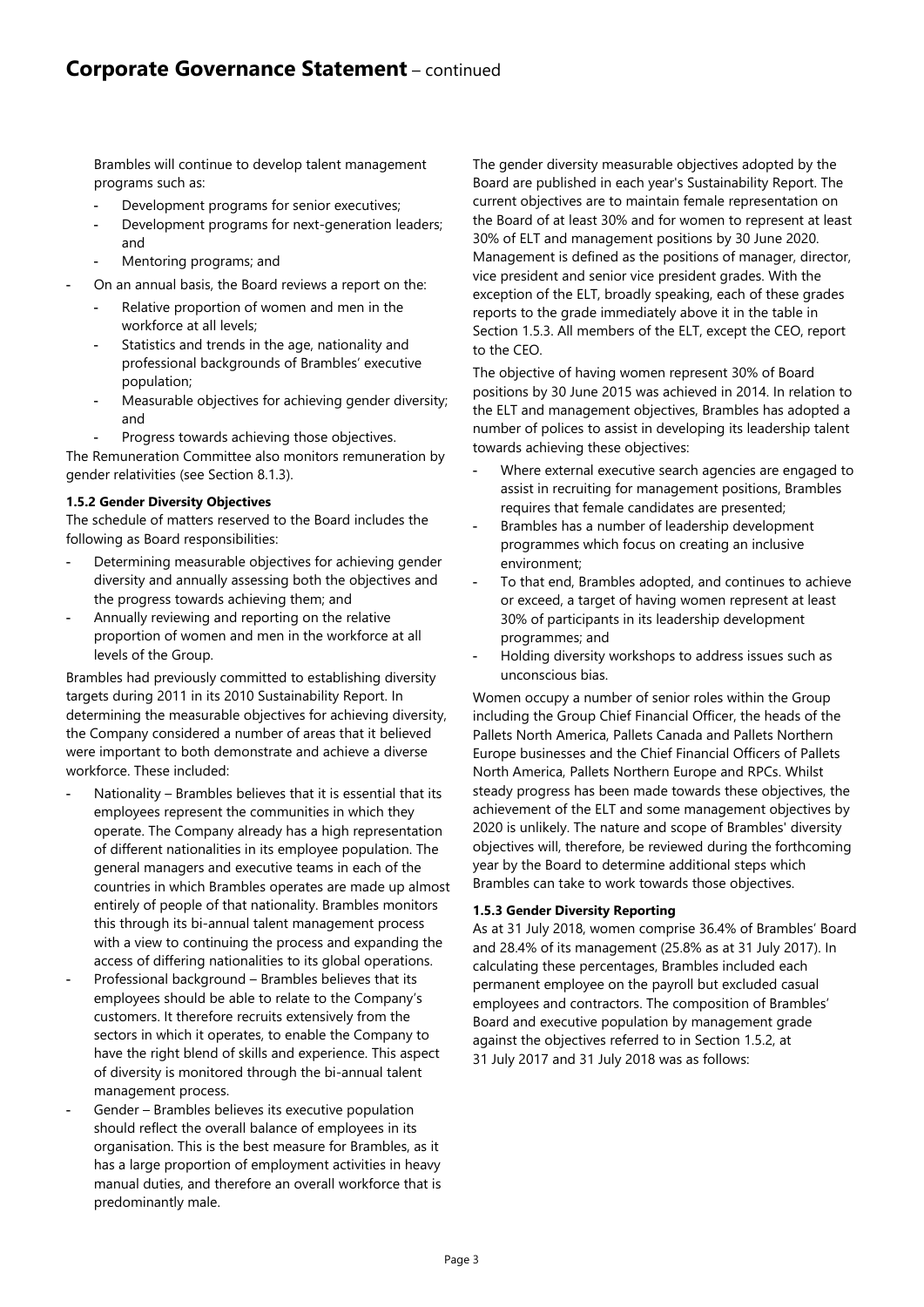|                              | 2020<br>Objective $1$ | % Females at<br>31 July 2018 | % Females at<br>31 July 2017 |
|------------------------------|-----------------------|------------------------------|------------------------------|
| Board                        | 30%                   | 36.4%                        | 36.4%                        |
| ELT                          | 30%                   | 18.2%                        | 9.0%                         |
| <b>Senior Vice President</b> | 30%                   | 21.1%                        | 19.0%                        |
| Vice President               | 30%                   | 16.7%                        | 16.7%                        |
| Director                     | 30%                   | 25.3%                        | 21.6%                        |
| Manager                      | 30%                   | 29.6%                        | 27.1%                        |

## **1.6 Performance Evaluation of Board, Committees and Directors**

The Board and its Committees carry out both internal and external evaluations. Generally, external evaluations are carried out every three years but the form of evaluation is reviewed and determined each year. As an external evaluation of the Board's performance and the performance of each of its Committees and each Non-Executive Director was last carried out during 2015, the Board decided to conduct an external evaluation for the Year. The review was conducted by an independent consultant. It involved the completion of a detailed questionnaire by each of the Directors on matters relevant to the Board's, its Committees' and each Non-Executive Director's performance. (The performance of the Chief Executive Officer and the Chief Financial Officer were carried out under the senior executive performance process, see Section 1.7.) This was followed by an in-depth interview conducted by the consultant with each Director.

A report on the results from the questionnaires and interviews was prepared by the consultant and provided to the Board and each Committee. The findings in the report were reviewed and discussed by the Board both with the facilitation of the consultant and without the consultant being present.

The results of the evaluation of each Non-Executive Director arising from the questionnaires and interviews were provided by the consultant to the Chairman. The Chairman shared and discussed their respective performance evaluations with each Non-Executive Director. The Board reviewed the results of the Chairman's evaluation in his absence.

Non-Executive Directors are appointed for an unspecified term, but are subject to election by shareholders at the first general meeting after their initial appointment by the Board. No Director (other than the Chief Executive Officer) may serve for more than three years without being re-elected by shareholders. Re-appointment is not automatic. The Board reviews whether retiring Directors should stand for re-election, having regard to their performance, the outcome of their evaluation as outlined above and the contribution of their individual skills and experience to the desired overall composition of the Board and the Board's skills matrix (see Section 2.2).

**1.7 Performance Evaluation of Senior Executives** 

 $\overline{a}$ 

Brambles has a well-established performance management and development planning process, which is used throughout the Group. The process involves objective setting consistent with Brambles' strategic objectives and its remuneration policy and targets for cash and equity-based incentive plans set by the Remuneration Committee. Personal development planning, half-year reviews and full-year appraisals feed into a performance rating, leading to the assessment of annual bonuses. Senior executives (including Executive Directors and the ELT) all participate in this process, which is overseen by the Remuneration Committee.

Performance evaluations for senior executives, including the Chief Executive Officer, the Chief Financial Officer and the other ELT members, were carried out during the Year in accordance with this process.

## **Principle 2: Structure the Board to Add Value**

The Brambles Board consists of eleven members, with two Executive Directors (the Chief Executive Officer and the Chief Financial Officer) and nine Non-Executive Directors. During the Year, Ms Christine Cross retired as a Non-Executive Director on 31 August 2017. The Nominations Committee conducted a succession process to identify a replacement for Ms Cross. At the conclusion of that process, Ms Elizabeth Fagan was recommended by the Committee as a suitable replacement and she was formally appointed as a Non-Executive Director on 1 June 2018. The Board considers that its current composition reflects both an appropriate balance of Executive and Non-Executive Directors and the range of skills, knowledge and experience necessary to govern Brambles. The Board has, however, acknowledged that data analytics, artificial intelligence and large enterprise systems is likely to grow in importance to the Group in the future and has taken steps to enhance its skill-set in that area during the coming year. In addition, during the Year the Nominations Committee recommended, and the Board approved, succession plans for Brambles' Chairman and its longer serving Non-Executive Directors. The plans take into account the current Chairman's intention to retire at the end of his current term and balance the Board's policy on tenure (see Section 2.3.2) with the need to effect a smooth transition to a new Chairman. The plans include the retirement of Ms Kay at the expiry of her current term (being at the end of the 2018 AGM) and Messrs Froggatt and Gosnell standing for reelection at the 2019 AGM to assist in the smooth transition to a new Chairman and, subject to their re-election, retiring during or at the end of their next term of office once that transition is completed.

The table on page 7 sets out the names of the Directors in office at the date of this Statement, the years of their appointment and, where applicable, their most recent election by shareholders, their status as Executive or Non-Executive Directors, whether they are independent and when they are next due for re-election.

<sup>1</sup> The objective of having women represent 30% of Board positions by 30 June 2015 was achieved in 2014 and has been maintained since then.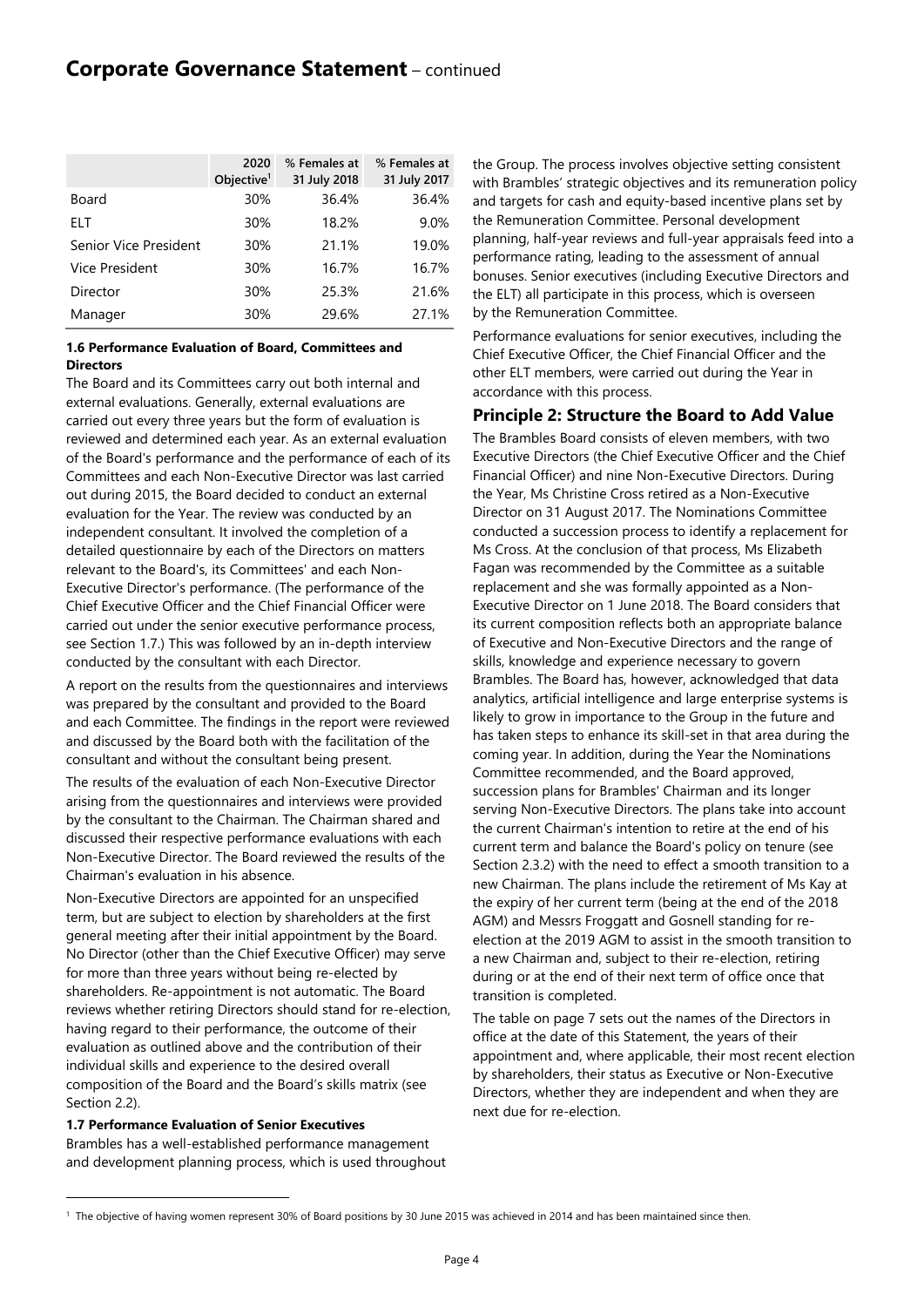## **2.1 Nominations Committee**

#### **2.1.1 Objective**

Brambles has a Nominations Committee whose objective is to support and advise the Board in fulfilling its responsibilities to shareholders for the Board to be comprised of individuals who are best able to discharge the responsibilities of Directors.

## **2.1.2 Composition**

The Nominations Committee is comprised entirely of Non-Executive Directors, all of whom the Board considers to be independent. The members of the Nominations Committee are Stephen Johns (Committee Chairman), Tony Froggatt, David Gosnell and George El-Zoghbi (who was appointed to the Nominations Committee on 27 June 2018).

Details of Nominations Committee meetings held during the Year, and attendance at those meetings, is set out on page 45 of Brambles' 2018 Annual Report.

## **2.1.3 Nominations Committee Charter**

The Nominations Committee has a Charter, a copy of which is on Brambles' website. The Charter sets out details of the Committee's duties and responsibilities. These include:

- Assessing periodically the Board skills matrix to determine that it includes the skills required to discharge competently the Board's duties, having regard to the strategic direction of the Group, and making recommendations to the Board on any changes which should be made to that matrix;
- Having regard to the Board skills matrix, assessing the skills currently represented on the Board to determine whether those current skills meet the required skills identified;
- Reviewing the structure, size and composition (including the mix of skills, experience, expertise and diversity having regard to the Board skills matrix) of the Board and the effectiveness of the Board as a whole, and keeping under review the leadership needs of Brambles, both executive and non-executive, with a view to ensuring the continued ability of Brambles to compete effectively;
- Preparing a description of the role, capabilities and skills required for any Board appointment (Role Specification), identifying suitable candidates to fill Board vacancies, and nominating candidates for the approval of the Board;
- In identifying suitable candidates for a Board appointment, if necessary, causing:
	- A search to be undertaken by an appropriately qualified independent third party acting on a brief prepared by the Nominations Committee, which includes the Role Specification;
	- The search to be international, extending to those countries in which candidates with the necessary skills would ordinarily be expected to be found;
	- The pool of candidates to include qualified persons who would fill an existing diversity gap having regard to the Board skills matrix, Brambles' Diversity Policy (see Section 1.5.1) and the diversity objectives adopted by the Board from time to time; and
- Appropriate checks to be carried out on candidates and for the checks to include the candidate's character, experience, education, criminal record and bankruptcy history;
- Ensuring that, on appointment, Non-Executive Directors receive a formal letter of appointment, setting out the time commitment and responsibilities envisaged in the appointment;
- On any re-appointment of a Non-Executive Director on the conclusion of their specified term of office, undertaking a process of review of the retiring Non-Executive Director's performance during the period from their appointment or most recent re-appointment, as the case may be, to the Board;
- Reviewing annually the time commitment required of Non-Executive Directors and carrying out performance evaluations to assess whether the Non-Executive Directors are devoting enough time to fulfilling their duties; and
- Giving full consideration to whether succession plans are in place to maintain an appropriate mix of skills, experience, expertise and diversity on the Board, and satisfying itself that processes and plans are in place in relation to both Board (particularly for the key roles of Chairman and Chief Executive Officer) and other senior executive appointments.

The Nominations Committee's Charter also sets out its composition, structure, membership requirements and the procedures for inviting non-members to attend meetings. The Committee is authorised to seek any information it requires from any Group employee or from any other source, including obtaining outside legal or other independent professional advice.

## **2.2 Board Skills Matrix**

The biographies for each of the current Directors are on pages 19 to 21 of Brambles' 2018 Annual Report. These indicate the breadth of their business, financial and international experience. This gives the Board the range of skills, knowledge and experience essential to govern Brambles, including an understanding of the health, safety, environmental and community-related issues it faces.

Brambles first adopted a Board Skills Matrix in 2011. The Nominations Committee conducts an annual review of that matrix and, if necessary, makes recommendations to the Board on any changes which should be made to it (see Section 2.1.3). The Nominations Committee conducted such a review during the Year and recommended to the Board that, whilst no changes were necessary to the matrix, having regard to the likelihood that data analytics, artificial intelligence and large enterprise systems would grow in importance to the Group in the future, the Board look to enhance its skill-set in this area during the coming year (and steps have been taken to implement this recommendation, see the introductory comments on Principle 2 above). The Board subsequently reviewed the matrix and adopted the Nominations Committee's recommendation.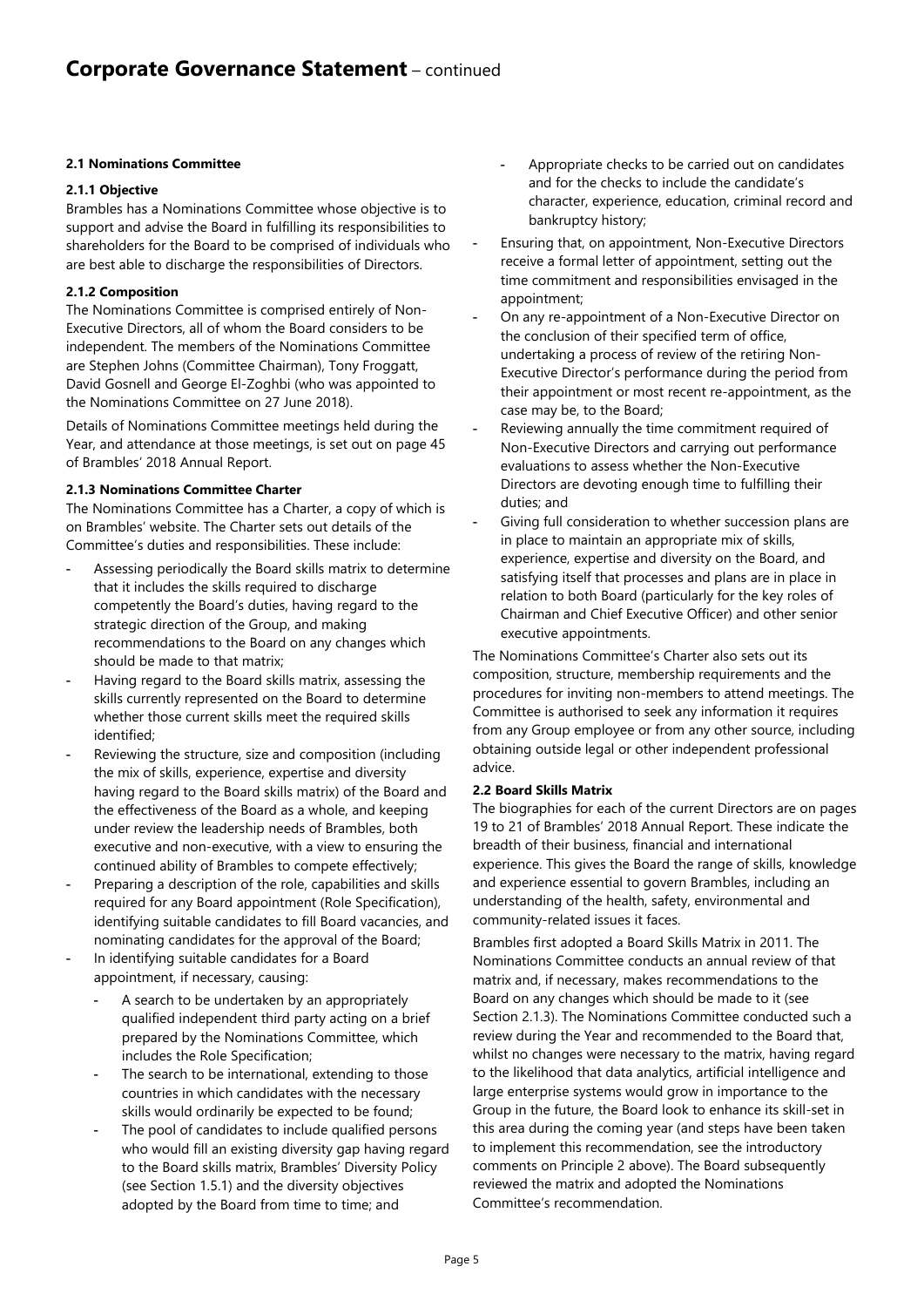The following table summarises the Board Skills Matrix and the skills and experience of the Directors. A copy of the full proforma Board Skills Matrix is on Brambles' website.

| <b>Skill and Experience</b>           |                        | No. of Directors |
|---------------------------------------|------------------------|------------------|
| Functional                            | Finance                |                  |
|                                       | Accounting             | 7                |
|                                       | Operations             | 8                |
| International Management              | Americas               | 8                |
|                                       | Europe                 | 7                |
|                                       | Asia                   | 7                |
| Industry                              | <b>FMCG</b>            | 7                |
|                                       | Logistics              | 5                |
|                                       | Retail                 | 7                |
|                                       | Supply Chain           | 5                |
| Public company experience             | Australia              | 6                |
|                                       | International          | 7                |
| Institutional Investor Profile        | Australia              | 6                |
|                                       | International          | 4                |
| Board history (other than Brambles)   | Chairman               |                  |
|                                       | Committee Chairman     | 7                |
|                                       | Non-Executive Director | 10               |
| <b>Experience as Pooling Customer</b> |                        | 6                |

## **2.3 Independent Directors**

## **2.3.1 Independent decision-making**

The Board recognises the importance of independent judgement and constructive debate on all issues under consideration. With the approval of the Chairman, Directors may take independent professional advice at Brambles' expense in the furtherance of discharging their duties and responsibilities. None of the Directors availed themselves of this right during the Year.

## **2.3.2 Independent Directors**

The Board has considered the independence of each of the Directors in office as at the date of this Statement and concluded that all Non-Executive Directors are independent. Therefore, the Board has a majority of independent Directors. In reaching this conclusion, the Board had regard to the matters set out in Box 2.3 of the CGPR. It noted that two of those matters exist as set out below.

#### **Substantial Shareholder**

Brian Long is a director of the Commonwealth Bank of Australia (CBA), which, during the Year, was a substantial shareholder of Brambles holding between 7.46% and 6.26% of its issued share capital. The Board does not consider that Brian Long's relationship with CBA gives rise to any actual or perceived loss of independence on his part because of the number of shares held by CBA and the manner in which CBA's relevant interests in Brambles shares are held, namely principally by related bodies corporate of CBA which are either: a superannuation trustee; a life company holding statutory funds; a responsible entity or manager of a managed

investment scheme; under an investment mandate; by external managers unrelated to the CBA group; or subject to client direction.

#### **Tenure**

During the Year, the Board maintained its policy of not setting express tenure limits for Non-Executive Directors. Rather, the Board believed that the interests of all stakeholders are best served if its composition includes a blend of experience and tenure among Directors. This is particularly the case with Brambles due to its geographic spread and its complex business models. The Board does, however, assess the independence of each Non-Executive Director who continues to serve on the Board beyond a term of 10 years.

Stephen Johns has served as a Director for 14 years, having commenced on 1 August 2004, and as Chairman of the Board since 1 October 2014. The Board is of the view that throughout his tenure Mr Johns has made a significant contribution to the general work of the Board, during his tenure as Chairman of the Audit Committee, as a member and then as Chairman of the Nominations Committee, as a member of the Remuneration Committee and as Chairman of the Board. The Board believes that his deep knowledge of the Group's businesses, his broad international business experience and public company director skills will continue to add value to the Board, particularly in his role as Chairman.

The Board considers that Mr Johns has always maintained absolute independence as a Non-Executive Director and as Chairman of Brambles and that he has not formed associations with the Group's management or businesses that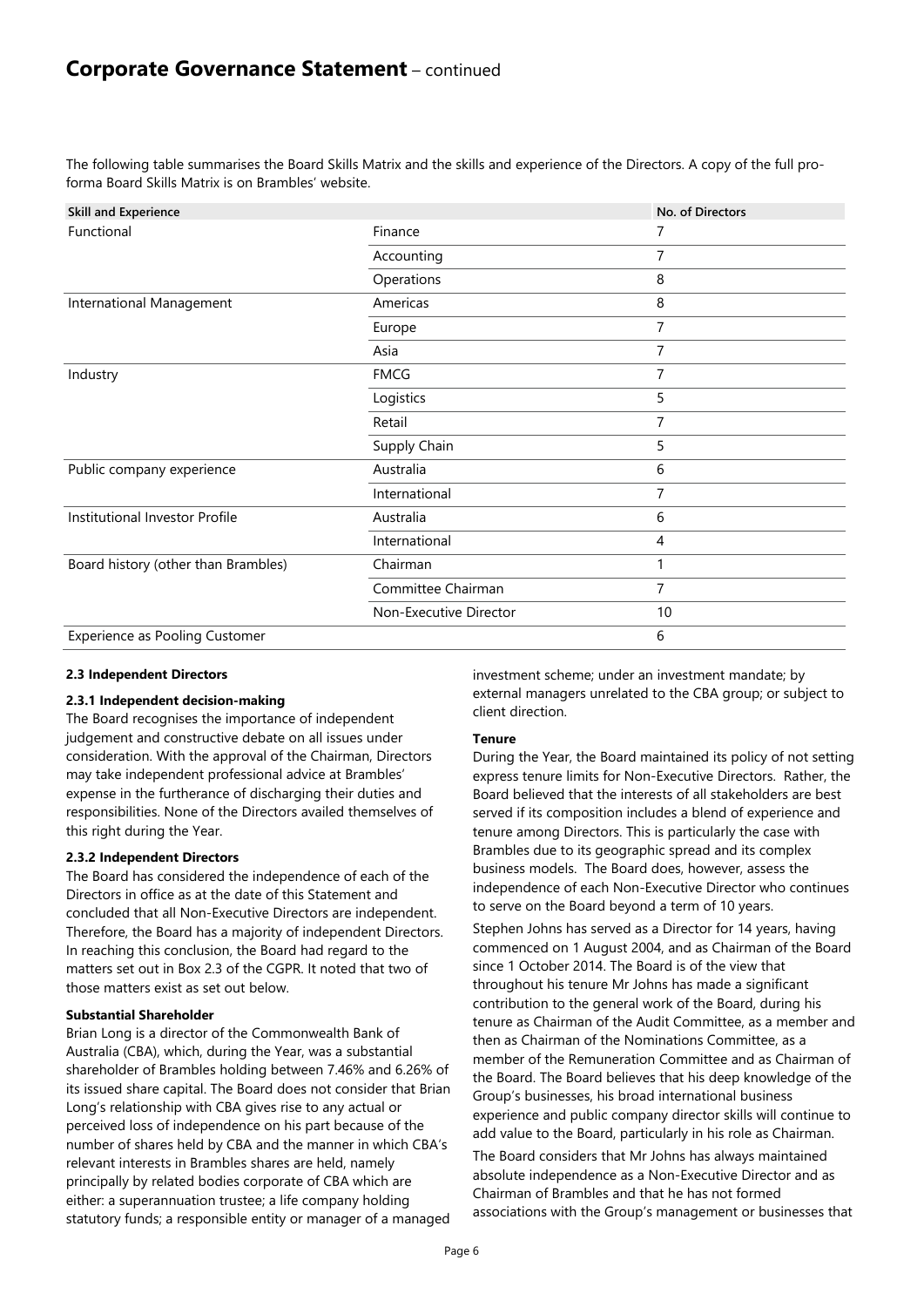## **Corporate Governance Statement** – continued

might compromise his ability to exercise independent judgment or to act in the best interest of the Group as a whole. The Board also notes that on 21 August 2017, Mr Johns announced his intention to step down as Chairman and a Non-Executive Director at the end of his current term, which expires at the 2020 AGM. The Board does not believe, therefore, that Mr Johns' length of service on the Board will materially interfere with his ability to exercise independent judgment or to act in the best interests of the Group.

Mr Froggatt and Ms Kay have served as Directors for 12 years, both having commenced on 1 June 2006. Mr Gosnell has served two terms as a Non-Executive Director - from June 2006 to February 2010 and from December 2011 to date - for a total of approximately 10.5 years. As with Mr Johns, each of Messrs Froggatt and Gosnell and Ms Kay have deep knowledge of the Group's businesses. Their respective skills in international business, finance and retail and supply chain logistics, and their extensive public company board experience, will continue to add value to the Board for the balance of their terms of office (see next paragraph).

The Board considers Messrs Froggatt and Gosnell and Ms Kay to be independent in character and judgement and free from relationships with the Group's management or businesses that could interfere with the exercise of independent judgement by them. The Board also notes that, as part of its succession plans, Ms Kay will be retiring at 2018 AGM and, to assist in the smooth transition to a new Chairman, Messrs Froggatt and Gosnell will stand for re-election at the 2019 AGM and, subject to their re-election, will retire during or at the end of

their next term of office once that transition is completed. The Board does not, therefore, believe that their length of service will materially interfere with their ability to exercise independent judgment or to act in the best interest of the Group.

Subsequent to the Year end, the Board reviewed its tenure policy and determined to adopt a revised policy to take effect from the 2019 financial year. That policy is:

- Non-Executive Directors will ordinarily serve for a maximum of three terms of three years so that he or she serves no more than ten years.
- The Board retains discretion to invite a Non-Executive Director to serve beyond ten years:
	- If it considers it necessary having regard to the composition and blend of experience on the Board at that time; or
	- to properly manage Board succession; or
	- where that Non-Executive Director is the Chairman and, having regard to all the circumstances, it is appropriate for the Chairman to serve for a period longer than 10 years from the date the Chairman was first appointed as a Non-Executive Director; or
	- if it otherwise considers that such an extension would benefit the Company.
- The annual assessment of the independence of Non-Executive Directors will continue to include an assessment of any Non-Executive Director who has served more than 10 years.

| Name          | Year appointed <sup>2</sup> | Year last elected | <b>Executive or Non-</b><br>Executive | Independent | Next due for<br>election/re-election |
|---------------|-----------------------------|-------------------|---------------------------------------|-------------|--------------------------------------|
| G Chipchase   | 2017                        | N/A               | Executive                             | No          | N/A <sup>3</sup>                     |
| G El Zoghbi   | 2016                        | 2016              | Non-Executive                         | Yes         | 2019                                 |
| E Fagan       | 2018                        | N/A               | Non-Executive                         | Yes         | 20184                                |
| T Froggatt    | 2006                        | 2016              | Non-Executive                         | Yes         | 2019                                 |
| D Gosnell     | 20115                       | 2016              | Non-Executive                         | Yes         | 2019                                 |
| T Hassan      | 2011                        | 2017              | Non-Executive                         | Yes         | 2020                                 |
| S Johns       | 2004                        | 2017              | Non-Executive                         | Yes         | N/A <sup>6</sup>                     |
| C Kay         | 2006                        | 2015              | Non-Executive                         | Yes         | $N/A^7$                              |
| <b>B</b> Long | 2014                        | 2017              | Non-Executive                         | Yes         | 2020                                 |
| N O'Sullivan  | 2017                        | 2017              | Executive                             | No.         | 2020                                 |
| S Perkins     | 2015                        | 2015              | Non-Executive                         | Yes         | 2018                                 |

 $\overline{a}$ 

<sup>&</sup>lt;sup>2</sup> For the purposes of this table, the year appointed is the year the relevant Director was first elected to the Boards of Brambles or Brambles Industries Limited and Brambles Industries plc, as the case may be.

<sup>&</sup>lt;sup>3</sup> Following an amendment to Brambles' constitution which was approved by shareholders at the 2010 AGM, it is no longer necessary for the managing director of Brambles to stand for election or re-election. Graham Chipchase holds the role of managing director, but is referred to by the title of Chief Executive Officer.

<sup>&</sup>lt;sup>4</sup> Appointed to the Board since the last general meeting. Will stand for election for the first time at the 2018 AGM and, if elected, will be due for re-election at the 2021 AGM.

<sup>&</sup>lt;sup>5</sup> David Gosnell also served as a Director from 2006 to 2010, and re-joined the Board in 2011.

<sup>6</sup> Stephen Johns will retire as Chairman and a Director at the end of his current term, being at the conclusion of the 2020 AGM.

<sup>&</sup>lt;sup>7</sup> Carolyn Kay will retire as a Director at the conclusion of the 2018 AGM.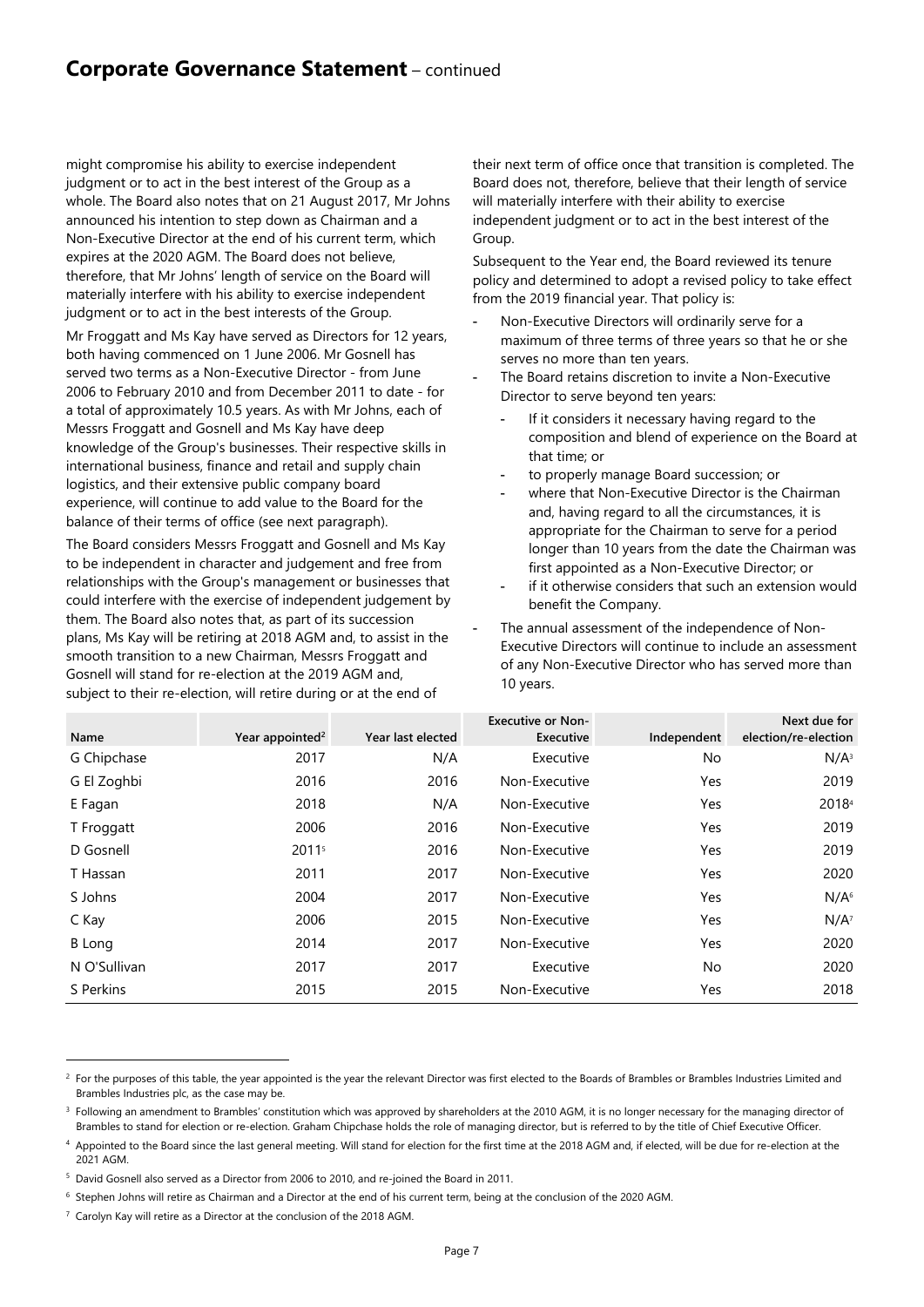#### **2.3.3 Regular Assessments**

Directors are required to complete a declaration of interest form prior to their appointment. This form is tabled at the Board meeting to consider the appointment of the relevant Director. If their circumstances change or they acquire any office, property or interest that may conflict with their office as a Director of Brambles or the interests of Brambles, Directors are required to disclose the character and extent of that conflict in writing at the next Board meeting. The Board also makes an annual assessment of the independence of each Non-Executive Director. If the Board concludes that a Director has lost their status as an independent Director, that conclusion will be advised to Australian Securities Exchange in a timely manner.

Directors are generally not entitled to attend any part of a Board meeting, or to vote on any matter, in which they have a material personal interest, unless the other Directors unanimously decide otherwise. In appropriate cases, Directors may be required to absent themselves from a meeting of the Board while such a matter is being considered.

#### **2.4 Majority of Board Independent**

The above table and the discussion at Section 2.3 shows that the Board has a majority of independent Directors.

#### **2.5 Independent Chairman**

The Board has concluded that the Chairman, Stephen Johns, is independent and that his other positions do not prevent him from devoting sufficient time to perform the role effectively. The Board does not, therefore consider it necessary to appoint a lead independent Director.

The Chairman is responsible for leadership of the Board, setting the Board's agenda, conducting Board meetings, facilitating effective communication with shareholders and the conduct of shareholder meetings and facilitating the effective contribution of Non-Executive Directors. The Chairman is also responsible for fostering constructive relations between Executive and Non-Executive Directors.

The Chairman holds meetings with the Non-Executive Directors from time to time, including meetings at scheduled sessions, without the presence of the Executive Directors or other executives. The Non-Executive Directors meet without the Chairman present on such occasions as they consider appropriate.

The roles of Chairman and Chief Executive Officer are exercised by two different individuals and are clearly documented (see above and Section 1.1.3). The Chairman does not have a history of employment with Brambles.

#### **2.6 Induction and Professional Development**

Newly appointed Directors receive appropriate induction and training, specifically tailored to their needs. Appointees are provided with an information pack including governance policies and business information, taken to visit operating sites and receive presentations on Brambles' businesses and functions by its business unit leaders and functional heads.

On an ongoing basis, Directors participate in various seminars and conferences held by industry and professional bodies. In

addition, Board meetings regularly include sessions on recent developments in governance and corporate matters, significant accounting matters, operational site visits and meetings with local staff and major customers.

## **Principle 3: Act Ethically and Responsibly 3.1 Code of Conduct**

Brambles has a Code of Conduct, which provides an ethical and legal framework for all employees in the conduct of Brambles' business. It defines how Brambles relates to its shareholders, employees, customers, suppliers and the communities in which it operates. It includes Brambles' general principles on business integrity.

The Code applies to all Brambles' directors, officers and employees and requires them to conduct business in accordance with the laws and regulations of the countries in which the business is located, and in a manner so as to enhance the reputation of Brambles.

The Code of Conduct adopts the following policies, which are set out in schedules to the Code:

- Corporate Social Responsibility Policy;
- Speaking Up Policy;
- Continuous Disclosure & Communications Policy;
- Group Guidelines for Serious Incident Reporting;
- Environmental Policy;
- Competition Compliance Policy;
- Health & Safety Policy;
- Diversity Policy;
- Securities Trading Policy;
- Anti-Bribery and Corruption Policy;
- Supplier Policy;
- Risk Management;
- Guidelines for Document Management; and
- Social Media Policy.

The policies listed above set out the reporting responsibilities of specified individuals or, in some cases, all employees. The Code of Conduct has been translated into 30 languages, representing the principal languages in all countries where Brambles conducts business.

The Code of Conduct is not intended to be all-encompassing. There are areas in which Brambles expects its businesses to develop detailed policies in accordance with local requirements. The Code of Conduct provides a set of guiding principles that may be supplemented with additional local policies. It provides a common behavioural framework.

Brambles implements the Code of Conduct through a variety of induction and training programs. During the Year, ongoing training took place with the aim of enhancing employees' compliance with certain of the policies under the Code.

The Code of Conduct requires Brambles' contractors to adhere to Brambles' health and safety, environmental and serious incident reporting standards and requires consultants or professional advisers who are engaged to undertake work for the Group to comply with the Continuous Disclosure & Communications Policy (see the Sections of this Statement on Principles 5 and 6).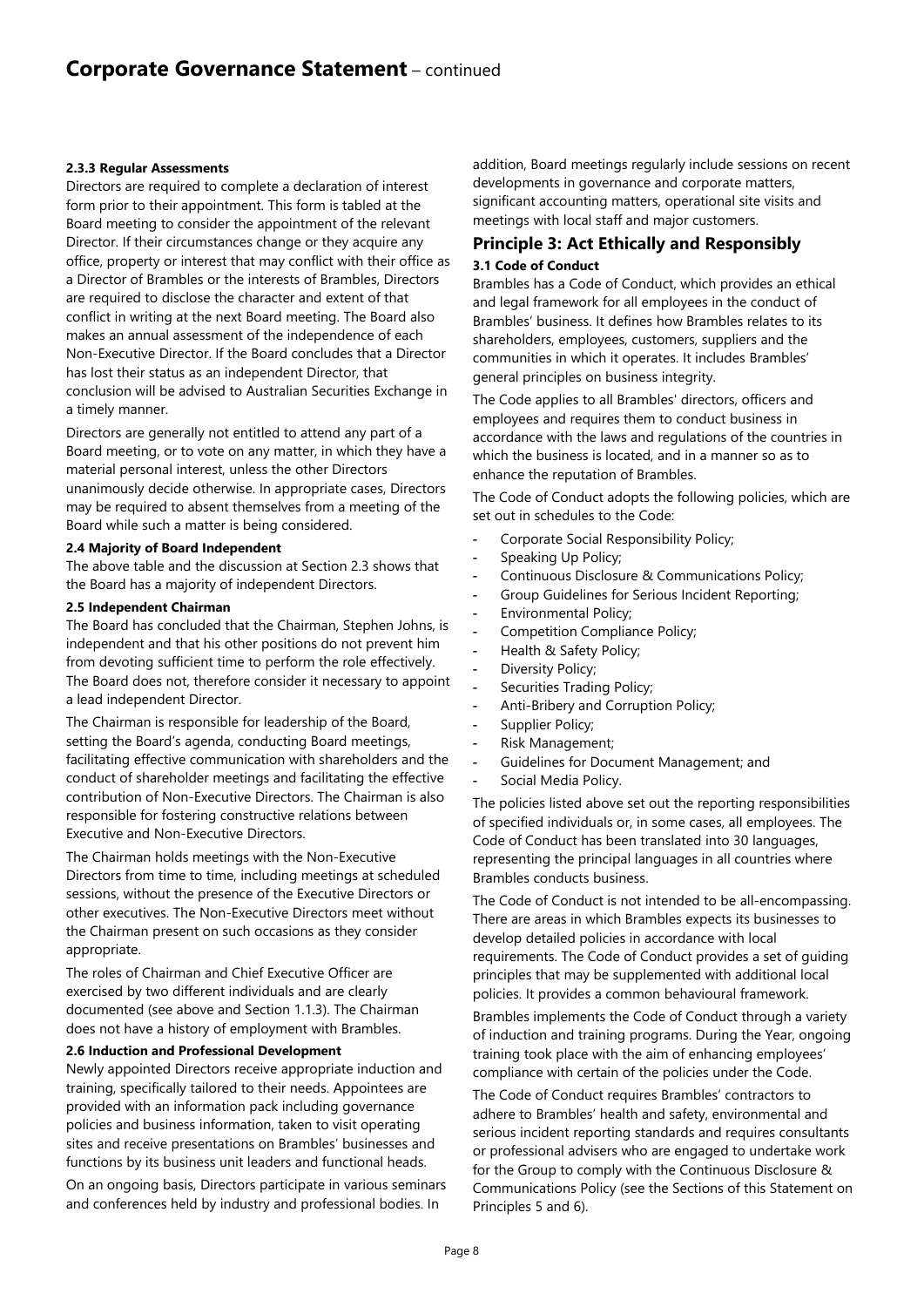## **Principle 4: Safeguard Integrity in Corporate Reporting**

## **4.1 Audit Committee**

Brambles confirms that, in accordance with ASX Listing Rule 12.7, it has had an Audit Committee throughout the Year.

## **4.1.1 Objective**

The objective and purpose of the Audit Committee is to assist the Board in fulfilling its corporate governance and oversight responsibilities by:

- Monitoring and reviewing:
	- The integrity of internal and external financial statements;
	- Internal financial controls and business processes;
	- The objectivity and effectiveness of the internal auditors;
	- The effectiveness of the management of the Group's material risks; and
	- The independence, objectivity and effectiveness of the external auditors; and
- Making recommendations to the Board in relation to the appointment or removal of the external auditors, the approval of their remuneration and the terms of their engagement, including the rotation of external audit engagement partners.

## **4.1.2 Composition**

The Audit Committee has four members and is chaired by Brian Long, an independent Non-Executive Director.

The Audit Committee is comprised entirely of Non-Executive Directors, all of whom the Board considers to be independent.

The members of the Audit Committee during the Year and as at the date of this Statement are: Brian Long (Committee Chairman), David Gosnell, Carolyn Kay and Scott Perkins. Elizabeth Fagan will join the Audit Committee on 1 October 2018.

Details of the number of Audit Committee meetings held during the Year, and attendance at those meetings, are set out on page 45 of Brambles' 2018 Annual Report.

## **4.1.3 Technical Expertise**

The qualifications and experience of the current members of the Audit Committee are set out in their respective biographies on pages 19 to 21 of Brambles' 2018 Annual Report.

The Board considers that each member of the Audit Committee has recent and relevant financial and accounting experience and an understanding of accounting and financial issues relevant to Brambles.

## **4.1.4 Charter**

The Audit Committee has a Charter, a copy of which is on Brambles' website. The Charter, which is reviewed annually, sets out the Committee's duties and responsibilities, composition, structure, membership requirements, authority and access rights, and sets out a procedure for inviting nonmembers to attend its meetings. The Charter requires the Audit Committee to meet with internal and external auditors at least once a year without executive management being present.

The Audit Committee discharges its responsibilities by meeting regularly throughout the year and, among other matters:

- Reviewing, and challenging where necessary, the actions and judgment of management in relation to proposed full-year and half-year financial reports and other announcements relating to those reports prepared for release to the ASX, regulators and the public, before making appropriate recommendations to the Board;
- Reviewing and approving the audit plans of the internal auditors, including the scope and materiality level of their audits; monitoring compliance with the audit plans of the internal auditors and the effectiveness of the execution of those plans; reviewing reports from the internal auditors on their audit findings, management responses and action plans in relation to those findings, and reports from the internal auditors on the implementation of those action plans; and facilitating an open avenue of communication between the internal auditors, the external auditors and the Board;
- Reviewing the audit plans of the external auditors, including the nature, scope, materiality level and procedures of their audits; monitoring compliance with, and the quality and effectiveness of, the audit plans of the external auditors; and reviewing reports from the external auditors in relation to their half-year and fullyear financial report audit findings, management responses and action plans in relation to those findings, and reports from the external auditors on the implementation of those action plans;
- Reviewing and recommending to the Board for approval the fees payable to the external auditors, monitoring compliance with the Charter of Audit Independence and pre-approving the performance by the external auditors of any non-audit related work and any proposed fees to be paid to the external auditors for that work, for which its approval is required by the Charter of Audit Independence. The Charter divides non-audit work into three categories: work which must be approved by the Chief Financial Officer (if fees will fall below specified limits); work which must be approved by the Audit Committee; and work which is prohibited. Prior consultation with, and approval of the Chief Financial Officer or Audit Committee, as prescribed by the Charter, is required whenever management recommends that the external auditors undertake non-audit work. Internal accounting, valuation services, actuarial services and internal audit services must not be performed by the external auditors; and
- Reviewing bi-annually the effectiveness of the management of the Group's material risks by reviewing bi-annual risk reports to the Committee and regular internal audit reports on the implementation and effectiveness of risk mitigation steps and by assessing whether internal audit plans are addressing material risks.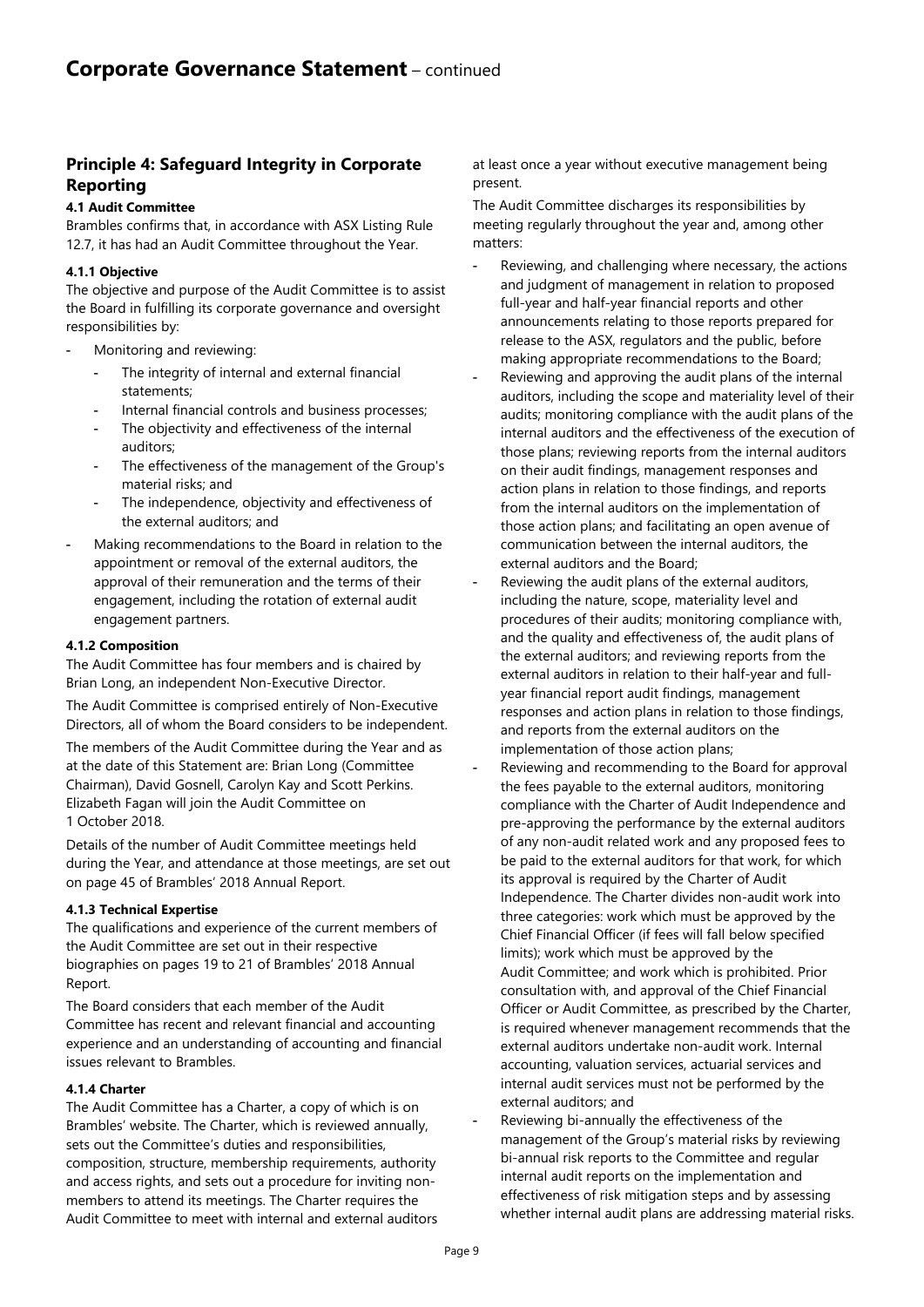The Audit Committee is responsible for monitoring the Brambles Speaking Up Policy, that it is communicated properly and complied with throughout Brambles, and monitoring that appropriate protection against victimisation and dismissal is provided to employees who make certain disclosures pursuant to that policy.

## **4.2 CEO and CFO Declaration**

Prior to approving Brambles' financial statements for each half and full-year reporting period, the Board receives a declaration from the Chief Executive Officer and Chief Financial Officer that, in their opinion, the financial records of the Brambles Group have been properly maintained and that the financial statements for the applicable reporting period comply with the appropriate accounting standards and give a true and fair view of the financial position and performance of the Brambles Group. The declaration also provides that the opinion is founded on a sound system of risk management and internal control and that the system is operating effectively.

## **4.3 External Auditor**

PricewaterhouseCoopers has been engaged by the Board to act as external auditor to Brambles since the 2002 financial year. The Lead Audit Engagement partner is formally invited to attend the Annual General Meeting and provided with a copy of the Notice of Meeting and all other communications relating to the meeting that Brambles' shareholders receive. The Lead Audit Partner will attend the 2018 AGM and be available to answer any questions from shareholders related to the audit process.

## **Principle 5: Make Timely and Balanced Disclosure**

## **5.1 Continuous Disclosure Policy**

Brambles is committed to the promotion of investor confidence by taking all steps within its power to enable trading in its securities to occur in an efficient and informed market. Brambles recognises the importance of effective communication as a key part of building shareholder value, and that to prosper and grow, it must earn the trust of shareholders, employees, customers, suppliers and communities, by being open in its communications and consistently delivering on its commitments.

The Board has adopted a Continuous Disclosure & Communications Policy. The Policy is a Schedule to the Code of Conduct, a copy of which is on Brambles' website.

In relation to Brambles' continuous disclosure obligations, the Policy:

- Reinforces Brambles' commitment to the continuous disclosure obligations imposed by law;
- Sets out the processes Brambles implements to ensure matters which may have a material effect on the price or value of Brambles shares are reported to the Chief Executive Officer;
- Sets up a Disclosure Committee (comprising the Chairman or in his absence the Audit Committee Chairman or in his absence a Non-Executive Director), the Chief Executive Officer, the Chief Financial Officer and the

Group Vice President, Legal & Secretariat to manage compliance with the Policy; and

- Outlines Brambles' corporate governance standards and related processes and ensure that timely and accurate information about Brambles is provided equally to all shareholders and market participants.

To achieve the above objectives and satisfy regulatory requirements, Brambles provides information to shareholders and other market participants in several ways:

- Brambles releases significant announcements directly via the ASX and immediately places copies on its website;
- Brambles conducts investor and analyst briefings as a part of its investor relations program. No new materials or price-sensitive information is provided at those briefings unless it has been previously or is simultaneously released to the market. Brambles posts all presentation materials on its website. A record of the briefings is maintained for internal use. This record includes a summary of the issues discussed, a record of those present (names or numbers where appropriate) and the time and place of the meeting; and
- Brambles' website contains further information about Brambles and its activities, including copies of recent interim and annual reports and webcasts and slides of all significant presentations to analysts and investors.

## **Principle 6: Respect the Rights of Security Shareholders**

Shareholders play an important role in the governance of Brambles by electing the Board, whose task it is to govern on their behalf.

The Board has adopted a Continuous Disclosure & Communications Policy, which outlines Brambles' commitment to communicating effectively with shareholders and encouraging shareholder participation in shareholder meetings. A copy can be found on Brambles' website.

## **6.1 Brambles' Website**

Brambles' website contains detailed information about the Company, its businesses and their respective operations and its governance practices. It contains the information listed in the commentary on this recommendation in the CGPR.

## **6.2 Investor Relations Program**

Brambles has a structured investor relations program.

Brambles follows a calendar of regular disclosure of its financial and operational results. The Investor Centre page on Brambles' website includes advance notice of the dates for the release of half-year and full-year results, other financial information, shareholder meetings and major analyst and investor briefings. Brambles webcasts all significant briefings and retains these webcasts and transcripts on its website.

Beneficial owners of shares, investors or members of the public are encouraged to register for free email alerts, so that they may stay up to date on major news announcements made by Brambles. There is a link to the Email Alerts registration area on the homepage of Brambles' website.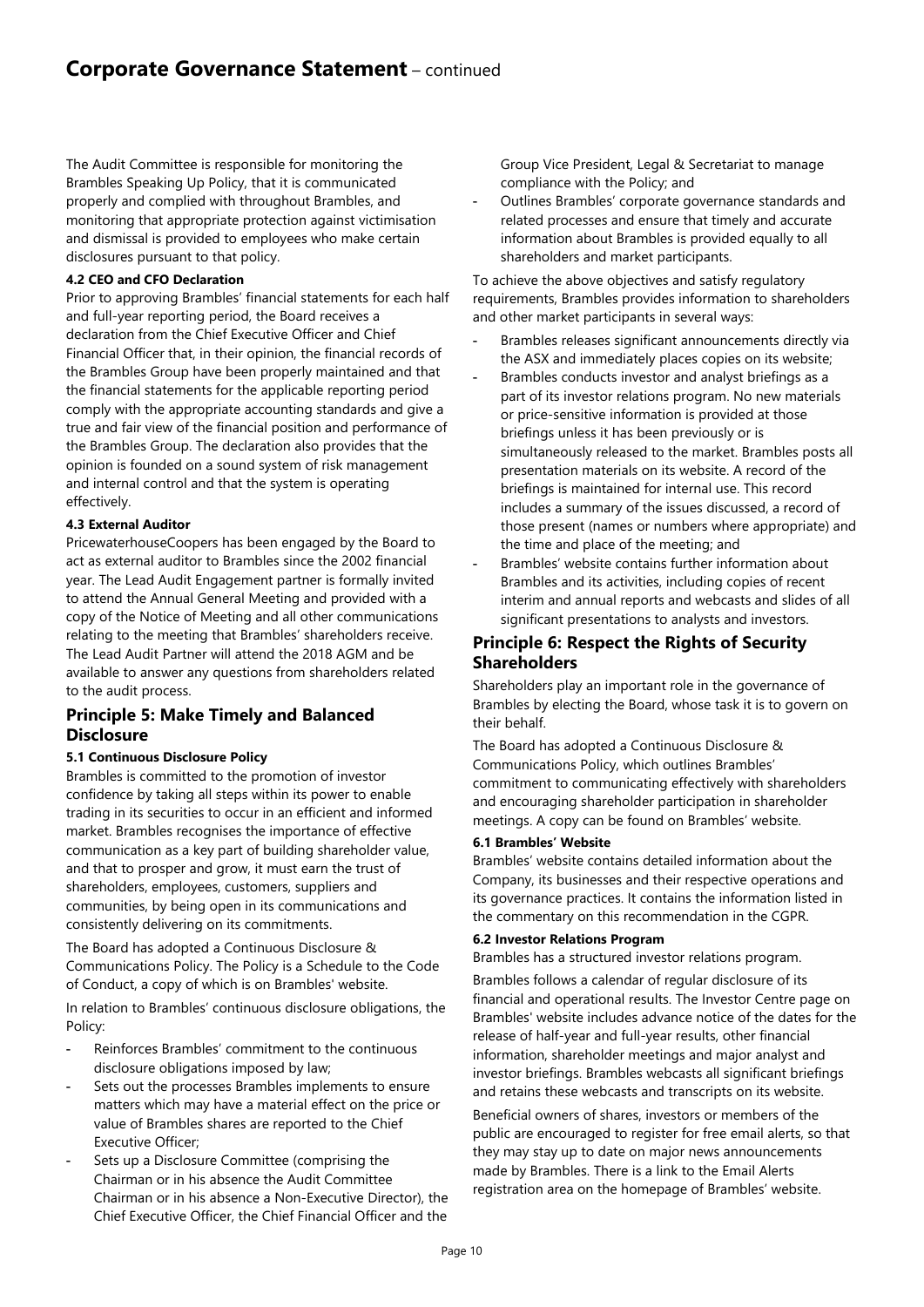Users of the email alerts service may customise the types of announcements they receive.

Brambles posts a copy of all announcements made to the ASX on its website. On release, significant announcements are highlighted in the News Updates area on the website's homepage. These announcements are also made available in public channels such as Twitter and LinkedIn.

Presentations to investors, analysts or media during briefings and copies of speeches and presentations made by the Chairman and Chief Executive Officer at general meetings are released as regulatory announcements and posted on Brambles' website after release. General meetings and, where possible, briefings are webcast live on Brambles' website. All of the ASX regulatory releases and notices of meetings Brambles Limited has published since it was listed in December 2006, as well as all webcasts since that time, are available on Brambles' website.

The Chairman meets major investors from time to time to understand their issues and concerns and discuss particular matters relating to Brambles' governance and strategy. The Chief Executive Officer, Chief Financial Officer and other senior executives regularly meet investors and other market participants to understand their issues and concerns and discuss Company performance and strategy. No new material or price-sensitive information is provided at such meetings. Other Non-Executive Directors attend meetings with major investors from time to time. The Chairman reports to the Board on the matters discussed at meetings with major investors and copies of relevant correspondence are provided to the Board. Executive management provides information on shareholder activity and trading to the Board, along with shareholder feedback and copies of analysts' reports.

## **6.3 Meetings**

AGMs provide an opportunity for the Board to communicate with investors, through presentations on Brambles' businesses and current trading. Shareholders are encouraged to attend AGMs and to participate and use the opportunity to ask questions on any matter.

To make better use of the limited time available, shareholders are invited to register questions and issues of concern prior to AGMs. This can be done either by completing the relevant form accompanying the notices convening the meetings or by emailing Brambles at shareholderquestions@brambles.com. Answers to frequently asked questions are given during presentations to AGMs. Shareholders may also ask questions at AGMs without having registered their questions in this manner.

## **6.4 Electronic Communications**

Shareholders are encouraged to provide an email address to Brambles' share registry so that they can be sent an electronic notification when a communication is available on Brambles' website, rather than a hard copy. Brambles believes shareholders benefit from electronic communication as they receive information promptly and have the convenience and security of electronic delivery. Electronic communication is also environmentally friendly and generates cost savings.

Shareholders who provide an email address but do not specify a preferred method of communication are provided with all shareholder communications electronically by email.

Shareholders may electronically appoint proxies and lodge proxy instructions for items of business to be considered at general meetings, or have the option of lodging direct votes.

## **Principle 7: Recognise and Manage Risk**

**7.1 Overseeing Risk Management Framework**  The Board is responsible for overseeing Brambles' risk management framework but has delegated part of that responsibility to the Audit Committee.

The Board:

- Is responsible for approving and reviewing the effectiveness of the Group's system of internal control and risk management;
- Conducts a bi-annual review of the effectiveness of the Group's risk management framework which includes determining that it is properly identifying risks, their materiality and mitigation steps for them; and
- Conducts an annual review of the Group's insurance program.

The Audit Committee is responsible for reviewing the effectiveness of the management of the Group's material risks by reviewing bi-annual risk reports and regular internal audit reports on the implementation and effectiveness of risk mitigation steps and by assessing whether internal audit plans are addressing material risks.

The Board and Audit Committee are supported in their respective roles by management (in particular by the Chief Executive Officer and Chief Financial Officer, through the ELT, and the Group Vice President Risk & Internal Audit), and the Group's internal audit function.

The Board has adopted a risk management framework, the objectives of which are as follows:

- To incorporate effective risk management as part of Brambles' strategic planning process;
- To require business operating plans to address the effective management of key risks;
- To develop internal audit plans to concentrate efforts on providing assurance on the viability and value of risk mitigation and management processes;
- To embed a stronger risk management culture;
- To improve allocation of capital to reflect business risks;
- To seek competitive advantage through increased certainty of achieving agreed organisational and business objectives; and
- To continue to fulfil governance requirements for risk management.

Brambles' Headquarters and each of its business units have a risk and control committee (RCC). Subsequent to the Year end, Brambles formed an Information Technology (IT) RCC. Brambles has a Sustainability Risk Committee (see Section 7.4).

The Brambles Headquarters RCC is chaired by the Chief Financial Officer and its members include key functional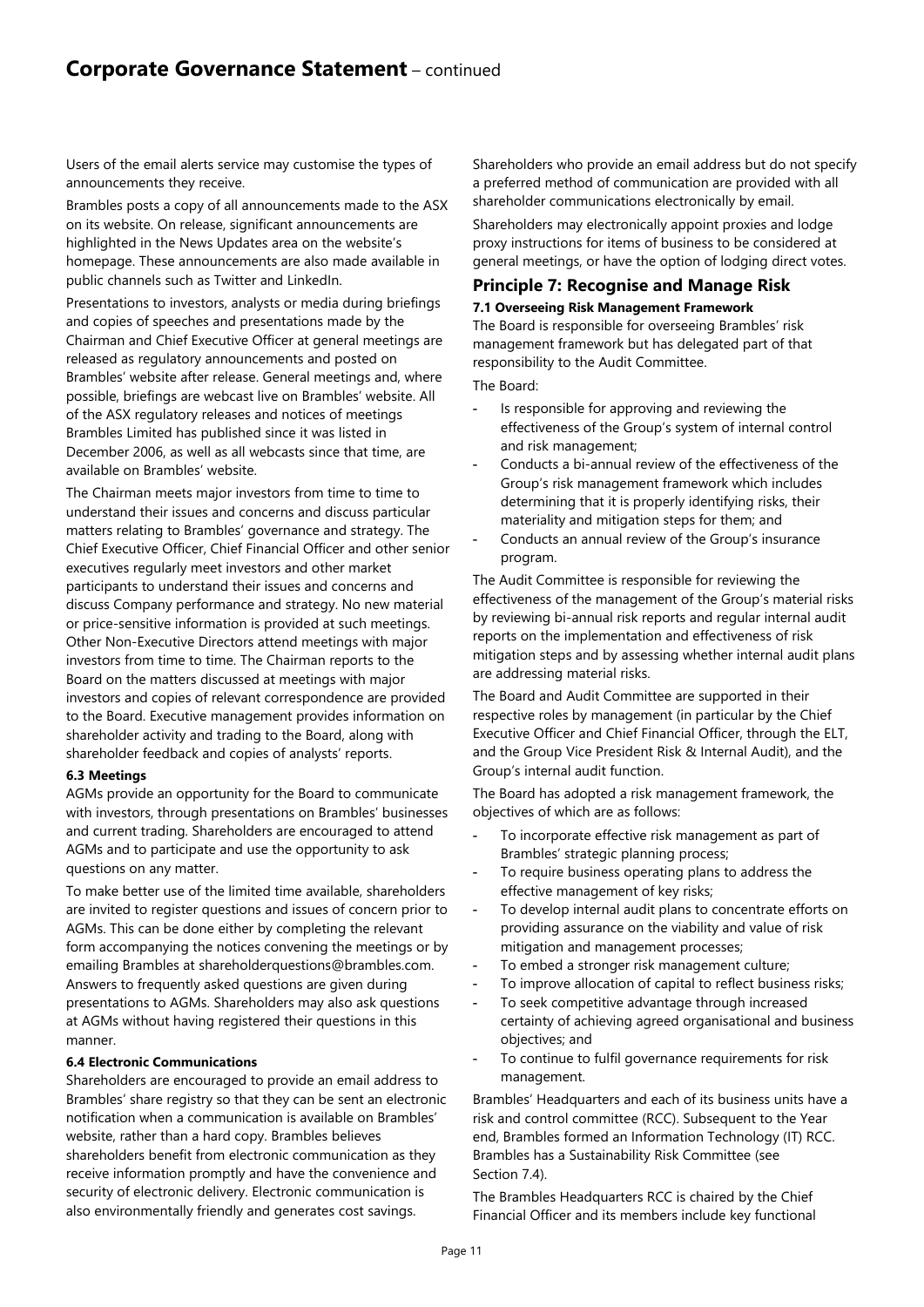heads. The IT RCC is chaired by the Chief Risk Officer and its members include executives from the IT Department. Each RCC conducts an in-depth review on a regular basis of the risk profile of the relevant business unit, Headquarters or IT systems and operations, as the case may be, including their respective material economic, environmental and social sustainability risks (see Section 7.4). The Business Unit Presidents review the risk profile and accompanying mitigation plans of their respective business units before they are consolidated into the Group-level risk profile. The risk profiles and mitigation plans for Brambles' Headquarters, IT, the sustainability risk profile submitted by the Sustainability Risk Committee (see Section 7.4), the business units and the Group as a whole are evaluated by the ELT, with support from the Group Vice President Risk & Internal Audit. The ELT, through the Chief Executive Officer, prepares a risk report to the Board twice yearly, which includes a review of the Group's risk profile, mitigation factors, economic, social and environmental sustainability risks and emerging risks.

A description of the nature of the Group's strategic and operating risks and how those risks are mitigated is set out in the Operating & Financial Review on pages 12 to 13 of Brambles' 2018 Annual Report.

## **7.2 Review of Risk Management Framework**

The Board reviews the effectiveness of the internal control and risk management framework on an ongoing basis by:

- Receiving and critically reviewing twice-yearly reports from the ELT on the effectiveness of the Group's internal control and risk management framework;
- Considering and approving the budget and forward plan of each business;
- Reviewing detailed monthly reports on business performance and trends;
- Setting limits on delegated authority;
- Receiving regular reports on Brambles' treasury activities, and reviewing treasury guidelines, limits and controls;
- Receiving twice-yearly written assurances from the Chief Executive Officer and Chief Financial Officer, as described in Section 4.2;
- Conducting an annual review of the Group's insurance program; and
- Receiving reports from the Audit Committee, which has a responsibility to assist the Board in reviewing internal financial controls.

These reviews took place during the Year.

## **7.3 Internal Audit Function**

Brambles has an internal audit function which is independent of the external auditor and management. Brambles' internal audit function carries out risk-based audits under an annual plan approved by the Audit Committee. The internal audit team makes an independent appraisal of the adequacy and effectiveness of Brambles' risk management and internal control system, to provide assurance to the Audit Committee and the Board.

The head of internal audit has direct access to the Chairman of the Audit Committee. Both the Audit Committee and the

internal audit team have unrestricted access to management and the right to seek information and explanations.

#### **7.4 Sustainability Risks**

In 2015, economic, environmental and social sustainability risks were incorporated into the Group's risk management framework. In 2016, this framework was further enhanced with the establishment of a Sustainability Risk Committee (SRC).

The SRC is a management committee comprising Brambles' Group Vice President, Legal & Secretariat, Global Head of Sustainability and Group Vice President, Risk & Internal Audit and a cross section of senior Brambles corporate and business unit executives with relevant and applicable functional expertise.

The objectives of the SRC are, amongst others, to assist the ELT and the Board to fulfil their corporate governance and oversight responsibilities relating to sustainability risks by identifying, assessing, monitoring and reporting on the Group's exposure to sustainability risks, determining whether the Group has a material exposure to any sustainability risks and monitoring new and emerging sustainability risks.

The SRC supplements the role of the Group RCCs, which continue, as a part of their regular review of their respective risk profiles and material risks, to identify, assess and, if applicable, adopt mitigation plans for economic, environmental and social sustainability risks. The SRC receives and reviews that part of the bi-annual risk reports prepared by the Group RCCs to the ELT that relate to their respective sustainability risks and the risk mitigations plans for those risks. It assesses and reports to the ELT on whether the Group has a material exposure to those risks. Any such risks, and their associated mitigation steps, are included in the twice yearly report from the ELT to the Board (see Section 7.2).

The SRC also reviews and approves on a bi-annual basis a sustainability risk matrix for the Group.

A description of the nature of the Group's material economic, environmental and social sustainability risks is set out in the Operating & Financial Review on pages 6, 10 and 11 of Brambles' 2018 Annual Report.

## **Principle 8: Remunerate Fairly and Responsibly 8.1 Remuneration Committee**

Brambles confirms that, in accordance with ASX Listing Rule 12.8, it has had a Remuneration Committee throughout the Year.

## **8.1.1 Objective**

The objective and purpose of the Remuneration Committee is to assist the Board in establishing remuneration policies and practices that:

- Enable Brambles to attract and retain executives and Directors who will create value for shareholders;
- Fairly and responsibly reward executives having regard to the performance of Brambles, the performance of the executive and the general remuneration environment; and
- Comply with the provisions of the ASX Listing Rules and the Corporations Act.